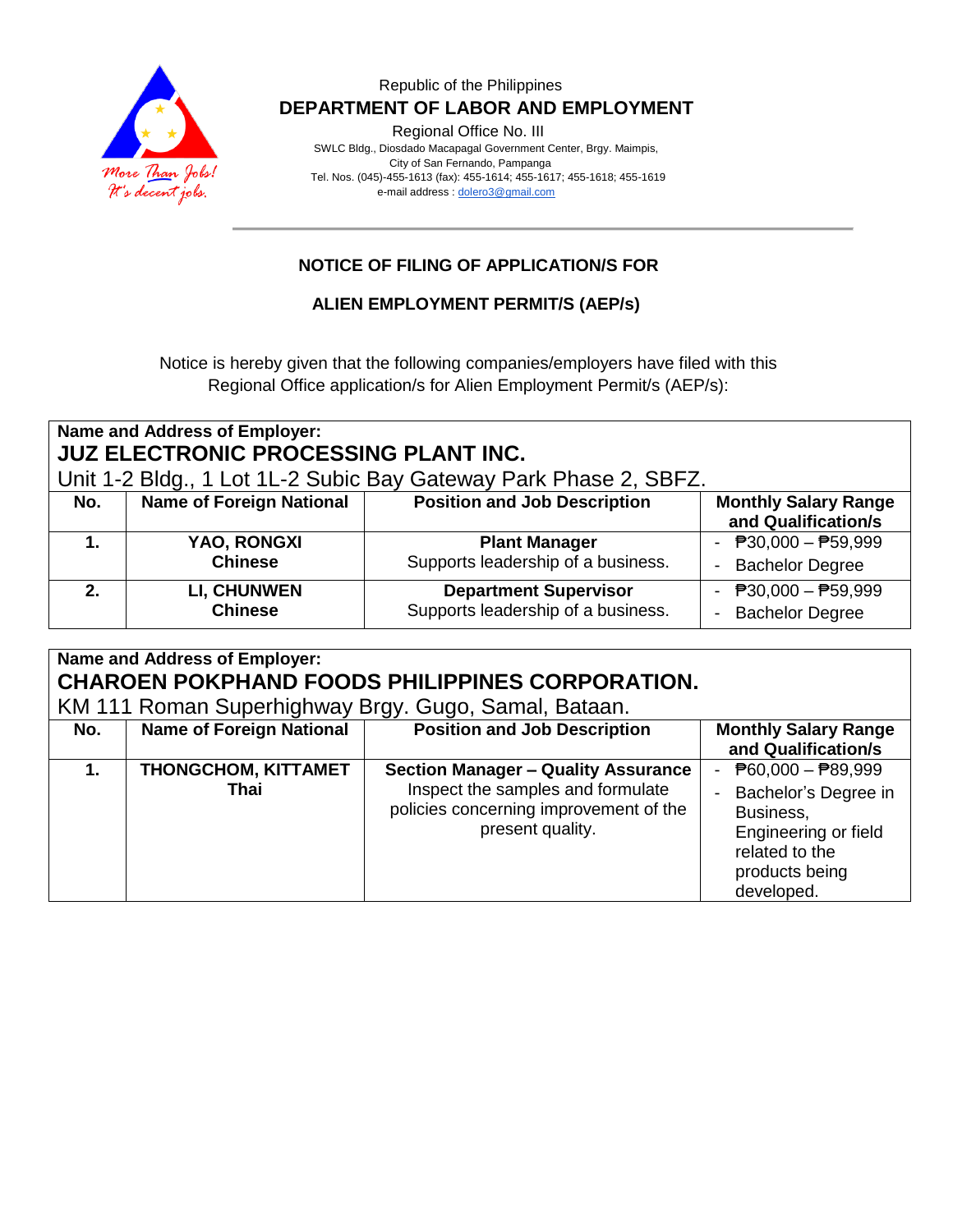

Regional Office No. III

 SWLC Bldg., Diosdado Macapagal Government Center, Brgy. Maimpis, City of San Fernando, Pampanga Tel. Nos. (045)-455-1613 (fax): 455-1614; 455-1617; 455-1618; 455-1619 e-mail address [: dolero3@gmail.com](mailto:dolero3@gmail.com)

**Name and Address of Employer: CHINA SOUTHEAST ASIA ELECTRIC POWER CONSTRUCTION CORPORATION.** 276 Dolores St., Brgy. Cabcaben, Mariveles, Bataan.

| No.              | <b>Name of Foreign National</b>        | <b>Position and Job Description</b>                                                                                   | <b>Monthly Salary Range</b>                                                                                                                                       |
|------------------|----------------------------------------|-----------------------------------------------------------------------------------------------------------------------|-------------------------------------------------------------------------------------------------------------------------------------------------------------------|
|                  |                                        |                                                                                                                       | and Qualification/s                                                                                                                                               |
| 1.               | YI, BAO<br><b>Chinese</b>              | <b>Project Manager</b><br>Responsible for the entire power plant<br>project results and its timely completion.        | $\overline{P}30,000 - \overline{P}59,999$<br>With excellent verbal<br>$\blacksquare$<br>communication skills<br>specifically Mandarin<br>and English<br>language. |
| 2.               | <b>HAO, QINGJIE</b><br><b>Chinese</b>  | <b>Project Manager</b><br>Responsible for the entire power plant<br>project results and its timely completion.        | $\overline{P}30,000 - \overline{P}59,999$<br>With excellent verbal<br>communication skills<br>specifically Mandarin<br>and English<br>language.                   |
| 3.               | DU, YEFENG<br><b>Chinese</b>           | <b>Translator</b><br>Assigned to prepare summaries.<br>Help to develop contract and build<br>relationship to clients. | $\overline{P}30,000 - \overline{P}59,999$<br>With excellent verbal<br>communication skills<br>specifically Mandarin<br>and English<br>language.                   |
| 4.               | <b>CHEN, LONGFEI</b><br><b>Chinese</b> | <b>Marketing Specialist</b><br>Develops and implements marketing<br>plans.                                            | ₱30,000 - ₱59,999<br>With excellent verbal<br>communication skills<br>specifically Mandarin<br>and English<br>language.                                           |
| $\overline{5}$ . | LIU, JINGZE<br><b>Chinese</b>          | <b>Marketing Specialist</b><br>Develops and implements marketing<br>plans.                                            | $\overline{P}30,000 - \overline{P}59,999$<br>With excellent verbal<br>communication skills<br>specifically Mandarin<br>and English<br>language.                   |
| $\overline{6}$ . | <b>ZHU, YURUI</b><br><b>Chinese</b>    | <b>Marketing Specialist</b><br>Develops and implements marketing<br>plans.                                            | $\overline{P}30,000 - \overline{P}59,999$<br>With excellent verbal<br>communication skills<br>specifically Mandarin<br>and English<br>language.                   |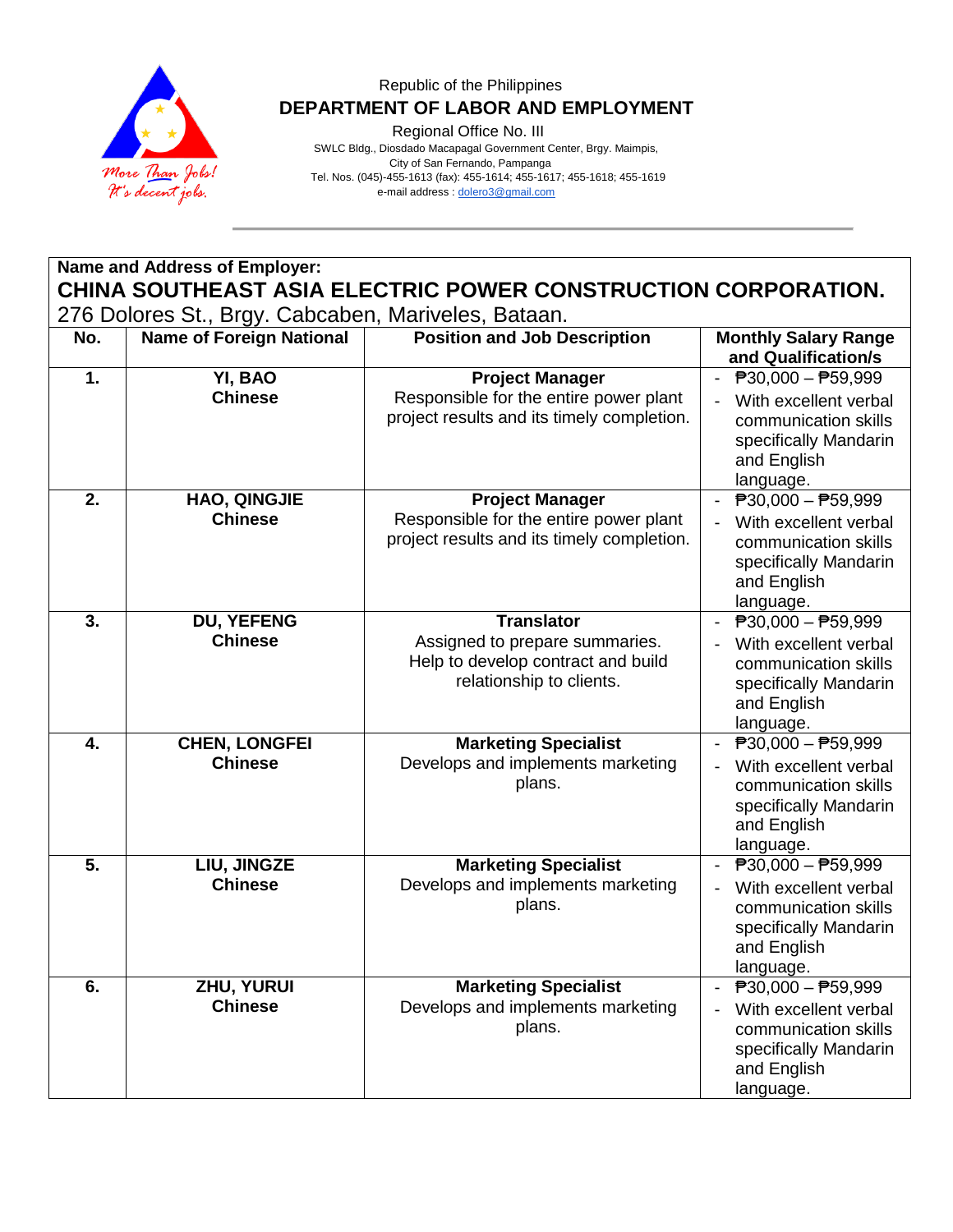

Regional Office No. III

 SWLC Bldg., Diosdado Macapagal Government Center, Brgy. Maimpis, City of San Fernando, Pampanga Tel. Nos. (045)-455-1613 (fax): 455-1614; 455-1617; 455-1618; 455-1619 e-mail address [: dolero3@gmail.com](mailto:dolero3@gmail.com)

| 7.  | <b>MAN, BAOGUI</b><br><b>Chinese</b>    | <b>Site Manager</b><br>Use specialist construction<br>management computer software to<br>manage & control all kinds of inventory. | $\overline{P}30,000 - \overline{P}59,999$<br>With excellent verbal<br>communication skills<br>specifically Mandarin<br>and English<br>language.                             |
|-----|-----------------------------------------|-----------------------------------------------------------------------------------------------------------------------------------|-----------------------------------------------------------------------------------------------------------------------------------------------------------------------------|
| 8.  | <b>WANG, JIANYU</b><br><b>Chinese</b>   | <b>Document Controller</b><br>Make safety inspection and ensuring<br>site procedures uphold construction and<br>site.             | $\overline{P}30,000 - \overline{P}59,999$<br>With excellent verbal<br>communication skills<br>specifically Mandarin<br>and English<br>language.                             |
| 9.  | <b>WANG, LINLONG</b><br><b>Chinese</b>  | <b>Document Controller</b><br>Make safety inspection and ensuring<br>site procedures uphold construction and<br>site.             | $\overline{P}30,000 - \overline{P}59,999$<br>$\overline{\phantom{a}}$<br>With excellent verbal<br>communication skills<br>specifically Mandarin<br>and English<br>language. |
| 10. | <b>SONG, GUANGJIN</b><br><b>Chinese</b> | <b>Document Controller</b><br>Make safety inspection and ensuring<br>site procedures uphold construction and<br>site.             | $\overline{P}30,000 - \overline{P}59,999$<br>With excellent verbal<br>communication skills<br>specifically Mandarin<br>and English<br>language.                             |
| 11. | <b>LYU, SHUAI</b><br><b>Chinese</b>     | <b>Translator</b><br>Assigned to prepare summaries.<br>Help to develop contract and build<br>relationship to clients.             | $\overline{P}30,000 - \overline{P}59,999$<br>With excellent verbal<br>communication skills<br>specifically Mandarin<br>and English<br>language.                             |
| 12. | <b>HU, LIGANG</b><br><b>Chinese</b>     | <b>Site Manager</b><br>Use specialist construction<br>management computer software to<br>manage & control all kinds of inventory. | $\overline{P}30,000 - \overline{P}59,999$<br>With excellent verbal<br>communication skills<br>specifically Mandarin<br>and English<br>language.                             |
| 13. | <b>LI, NIANMING</b><br><b>Chinese</b>   | <b>Translator</b><br>Assigned to prepare summaries.<br>Help to develop contract and build<br>relationship to clients.             | $\overline{P}30,000 - P59,999$<br>With excellent verbal<br>communication skills<br>specifically Mandarin<br>and English<br>language.                                        |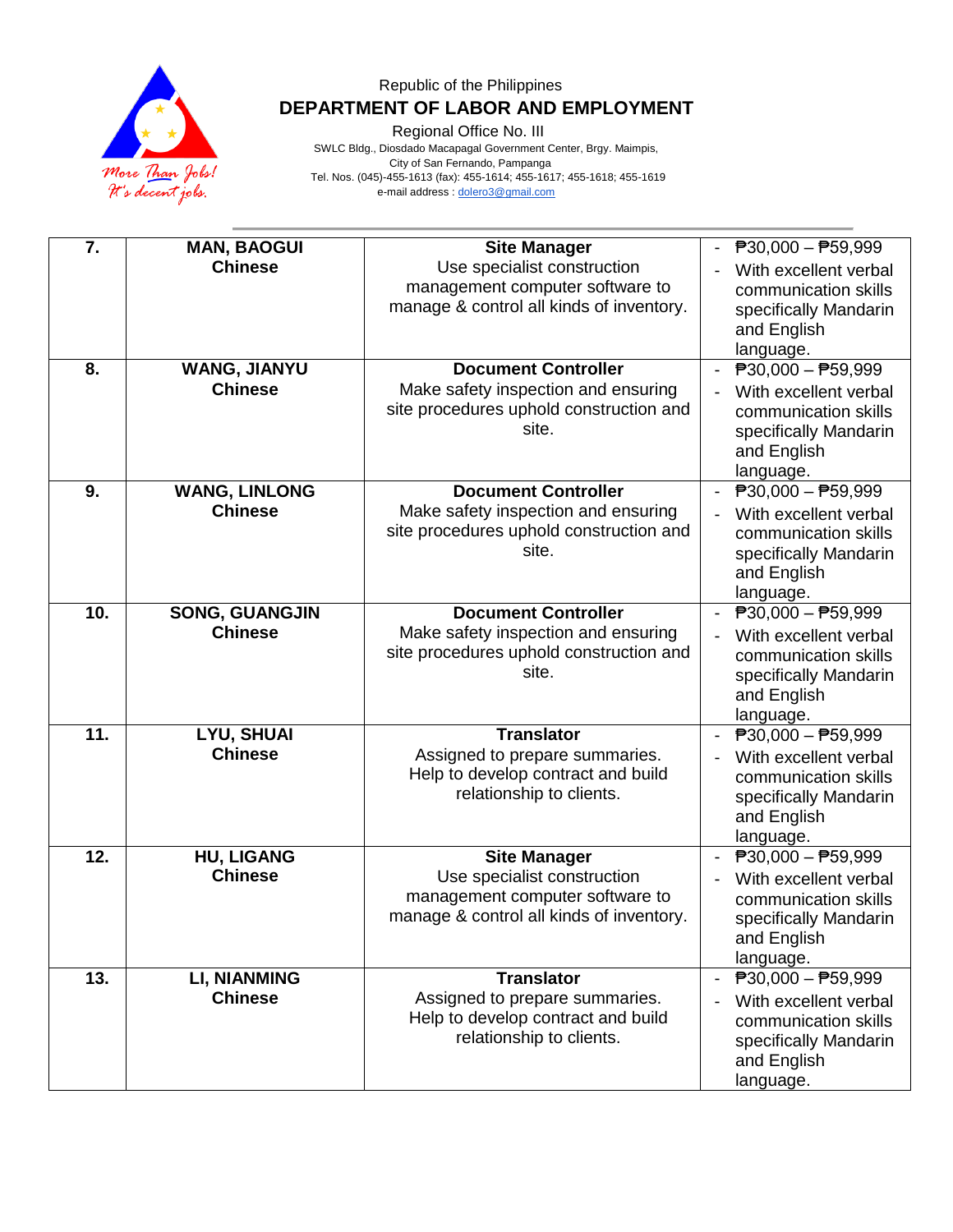

Regional Office No. III

 SWLC Bldg., Diosdado Macapagal Government Center, Brgy. Maimpis, City of San Fernando, Pampanga Tel. Nos. (045)-455-1613 (fax): 455-1614; 455-1617; 455-1618; 455-1619 e-mail address [: dolero3@gmail.com](mailto:dolero3@gmail.com)

| 14. | <b>WANG, TINGXUAN</b><br><b>Chinese</b> | <b>Marketing Specialist</b><br>Develops and implements marketing<br>plans.                                                                | $\overline{P}30,000 - \overline{P}59,999$<br>With excellent verbal<br>communication skills<br>specifically Mandarin<br>and English<br>language. |
|-----|-----------------------------------------|-------------------------------------------------------------------------------------------------------------------------------------------|-------------------------------------------------------------------------------------------------------------------------------------------------|
| 15. | LIU, YONG<br><b>Chinese</b>             | <b>Document Controller</b><br>Make safety inspection and ensuring<br>site procedures uphold construction and<br>site.                     | $\overline{P}30,000 - \overline{P}59,999$<br>With excellent verbal<br>communication skills<br>specifically Mandarin<br>and English<br>language. |
| 16. | <b>XUN, XIAOWEI</b><br><b>Chinese</b>   | <b>Translator</b><br>Assigned to prepare summaries.<br>Help to develop contract and build<br>relationship to clients.                     | ₱30,000 - ₱59,999<br>$\blacksquare$<br>With excellent verbal<br>communication skills<br>specifically Mandarin<br>and English<br>language.       |
| 17. | <b>GAO, SHUSHENG</b><br><b>Chinese</b>  | <b>Project Manager</b><br>Responsible for the entire power plant<br>project results and its timely completion.                            | ₱30,000 - ₱59,999<br>With excellent verbal<br>$\blacksquare$<br>communication skills<br>specifically Mandarin<br>and English<br>language.       |
| 18. | LIU, SHUAI<br><b>Chinese</b>            | <b>Material Controller</b><br>Perform various tasks to accomplish<br>their main function of keeping materials<br>organized and accounted. | $\overline{P}30,000 - \overline{P}59,999$<br>With excellent verbal<br>communication skills<br>specifically Mandarin<br>and English<br>language. |
| 19. | YI, XINAN<br><b>Chinese</b>             | <b>Material Controller</b><br>Perform various tasks to accomplish<br>their main function of keeping materials<br>organized and accounted. | ₱30,000 - ₱59,999<br>$\blacksquare$<br>With excellent verbal<br>communication skills<br>specifically Mandarin<br>and English<br>language.       |
| 20. | ZHAO, LIANG<br><b>Chinese</b>           | <b>Material Controller</b><br>Perform various tasks to accomplish<br>their main function of keeping materials<br>organized and accounted. | ₱30,000 - ₱59,999<br>With excellent verbal<br>communication skills<br>specifically Mandarin<br>and English<br>language.                         |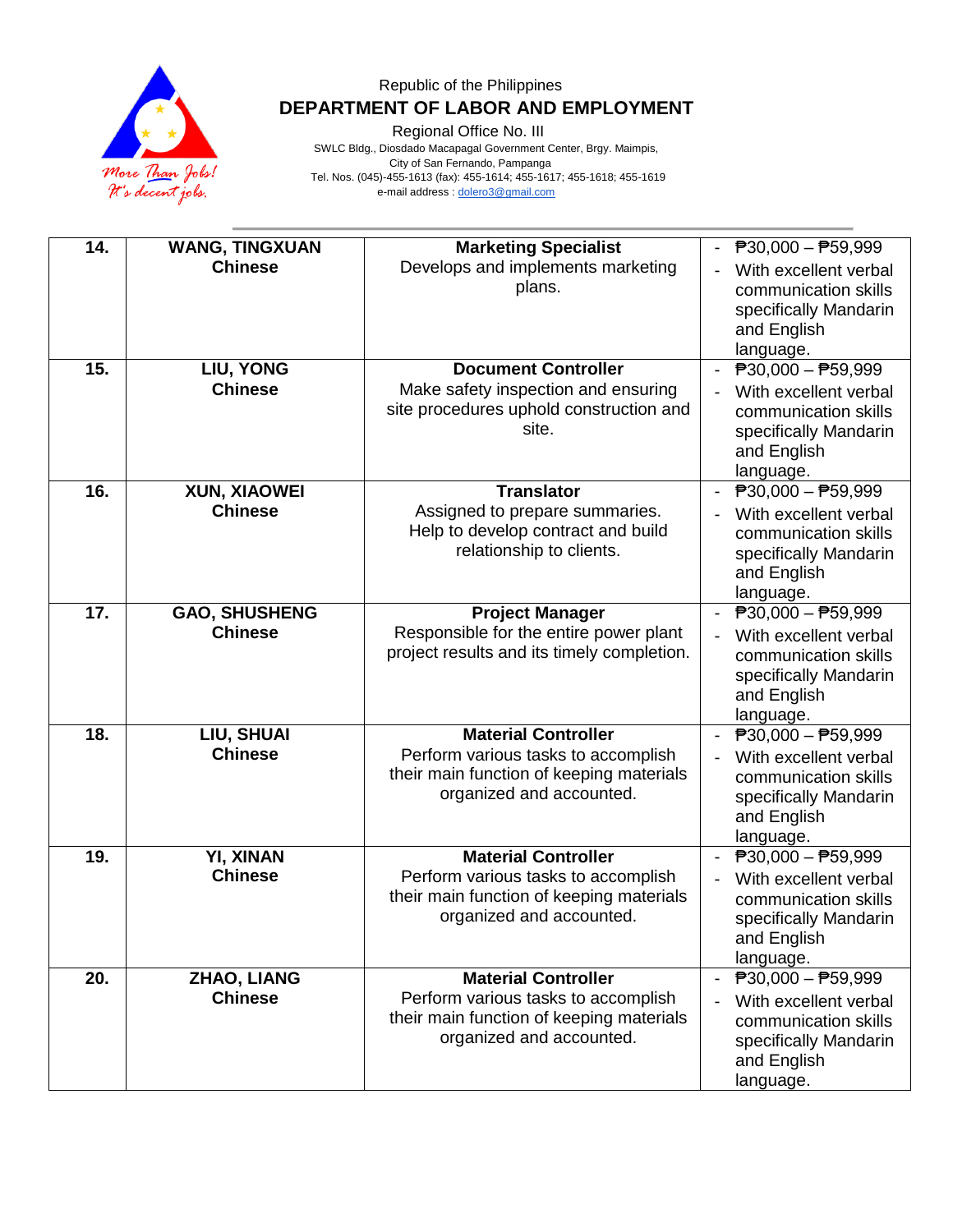

Regional Office No. III

 SWLC Bldg., Diosdado Macapagal Government Center, Brgy. Maimpis, City of San Fernando, Pampanga Tel. Nos. (045)-455-1613 (fax): 455-1614; 455-1617; 455-1618; 455-1619 e-mail address [: dolero3@gmail.com](mailto:dolero3@gmail.com)

| 21. | YI, MAOCHUN<br><b>Chinese</b>           | <b>Material Controller</b><br>Perform various tasks to accomplish<br>their main function of keeping materials<br>organized and accounted. | $\overline{P}30,000 - \overline{P}59,999$<br>With excellent verbal<br>communication skills<br>specifically Mandarin<br>and English<br>language. |
|-----|-----------------------------------------|-------------------------------------------------------------------------------------------------------------------------------------------|-------------------------------------------------------------------------------------------------------------------------------------------------|
| 22. | ZHANG, DELONG<br><b>Chinese</b>         | <b>Document Controller</b><br>Make safety inspection and ensuring<br>site procedures uphold construction and<br>site.                     | $\overline{P}30,000 - \overline{P}59,999$<br>With excellent verbal<br>communication skills<br>specifically Mandarin<br>and English<br>language. |
| 23. | <b>WANG, CHANG</b><br><b>Chinese</b>    | <b>Marketing Specialist</b><br>Develops and implements marketing<br>plans.                                                                | $\overline{P}30,000 - \overline{P}59,999$<br>With excellent verbal<br>communication skills<br>specifically Mandarin<br>and English<br>language. |
| 24. | <b>ZHANG, WEISHAN</b><br><b>Chinese</b> | <b>Site Manager</b><br>Use specialist construction<br>management computer software to<br>manage & control all kinds of inventory.         | $\overline{P}30,000 - \overline{P}59,999$<br>With excellent verbal<br>communication skills<br>specifically Mandarin<br>and English<br>language. |
| 25. | <b>LUI, GUOTAO</b><br><b>Chinese</b>    | <b>Site Manager</b><br>Use specialist construction<br>management computer software to<br>manage & control all kinds of inventory.         | $\overline{P}30,000 - \overline{P}59,999$<br>With excellent verbal<br>communication skills<br>specifically Mandarin<br>and English<br>language. |

| Name and Address of Employer:<br>UNITED PULP AND PAPER CO., INC.<br>KM48 MC Arthur Hi-way Iba Este, Calumpit, Bulacan. |                                       |                                                                                                                                                                      |                                                                             |  |
|------------------------------------------------------------------------------------------------------------------------|---------------------------------------|----------------------------------------------------------------------------------------------------------------------------------------------------------------------|-----------------------------------------------------------------------------|--|
| No.                                                                                                                    | <b>Name of Foreign National</b>       | <b>Position and Job Description</b>                                                                                                                                  | <b>Monthly Salary Range</b><br>and Qualification/s                          |  |
|                                                                                                                        | <b>NISHIMUKAI, YUSUKE</b><br>Japanese | <b>Technical Consultant</b><br>Perform task that provide technical<br>consultation on paper machine<br>production and advises team of<br>production and maintenance. | - $P$ 150,000 - $P$ 499,999<br>- 10 yrs. experience in<br>paper production. |  |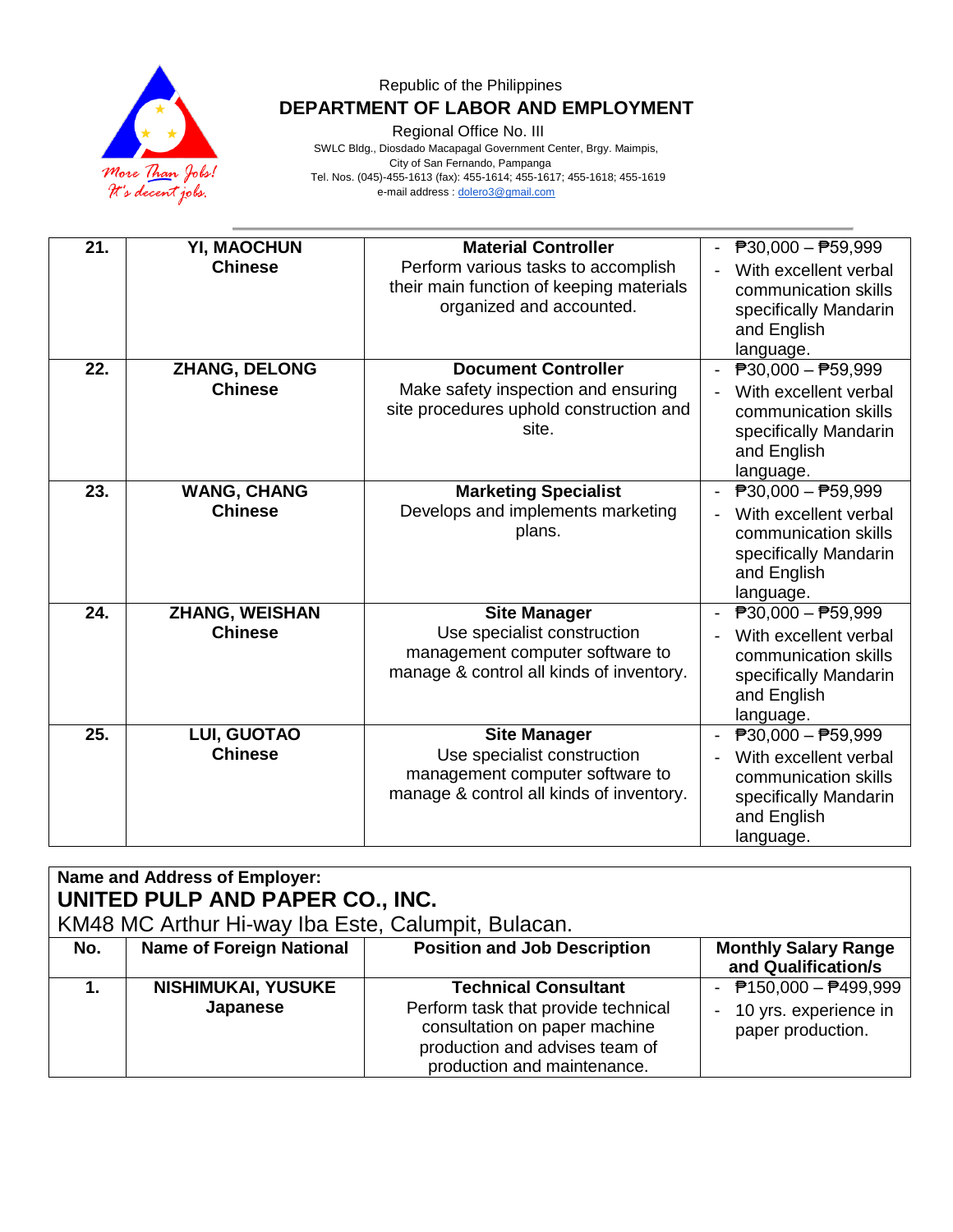

Regional Office No. III

 SWLC Bldg., Diosdado Macapagal Government Center, Brgy. Maimpis, City of San Fernando, Pampanga Tel. Nos. (045)-455-1613 (fax): 455-1614; 455-1617; 455-1618; 455-1619 e-mail address [: dolero3@gmail.com](mailto:dolero3@gmail.com)

# **Name and Address of Employer: CHANG-TSAI CONSTRUCTION & TRADING.**

54 Bundagul, Mabalacat, Pampanga.

| No. | <b>Name of Foreign National</b>          | <b>Position and Job Description</b>                                                                  | <b>Monthly Salary Range</b><br>and Qualification/s                                                                                                   |
|-----|------------------------------------------|------------------------------------------------------------------------------------------------------|------------------------------------------------------------------------------------------------------------------------------------------------------|
|     | <b>LIN, CHUN-HAN</b><br><b>Taiwanese</b> | <b>Project Coordinator</b><br>Coordinate project schedules,<br>resources, equipment and information. | - $P30,000 - P59,999$<br>8 years' work<br>$\blacksquare$<br>experience in<br>construction of power<br>plant.                                         |
| 2.  | <b>LIN, KUO-HUNG</b><br>Taiwanese        | <b>Commissioning Supervisor</b><br>Assessment of project cost,<br>maintenance cost & safety duties.  | $\overline{P}30,000 - \overline{P}59,999$<br>$\overline{\phantom{0}}$<br>8 years' work<br>$\sim$<br>experience in<br>construction of power<br>plant. |

|     | <b>Name and Address of Employer:</b><br>LUCKY SOUTH 99 OUTSOURCING INC. |                                                                                                                             |                                                                                                                                          |  |  |
|-----|-------------------------------------------------------------------------|-----------------------------------------------------------------------------------------------------------------------------|------------------------------------------------------------------------------------------------------------------------------------------|--|--|
|     |                                                                         | Thai Court, Pulung Maba, Manibaug Paralaya, Porac, Pampanga.                                                                |                                                                                                                                          |  |  |
| No. | <b>Name of Foreign National</b>                                         | <b>Position and Job Description</b>                                                                                         | <b>Monthly Salary Range</b><br>and Qualification/s                                                                                       |  |  |
| 1.  | <b>HUANG, JUN</b><br><b>Chinese</b>                                     | <b>Mandarin Customer Service</b><br>Assist Customer concern.<br>Issue and resolve them in a timely and<br>efficient manner. | $P30,000 - P59,999$<br>With 1 year<br>experience as<br>customer service<br>Good oral and written<br>communications                       |  |  |
| 2.  | XU, JUN<br><b>Chinese</b>                                               | <b>Mandarin Customer Service</b><br>Assist Customer concern.<br>Issue and resolve them in a timely and<br>efficient manner. | $\overline{P}30,000 - \overline{P}59,999$<br>With 1 year<br>experience as<br>customer service<br>Good oral and written<br>communications |  |  |
| 3.  | <b>SUN, HUAJIAN</b><br><b>Chinese</b>                                   | <b>Mandarin Customer Service</b><br>Assist Customer concern.<br>Issue and resolve them in a timely and<br>efficient manner. | $\overline{P}30,000 - \overline{P}59,999$<br>With 1 year<br>experience as<br>customer service<br>Good oral and written<br>communications |  |  |